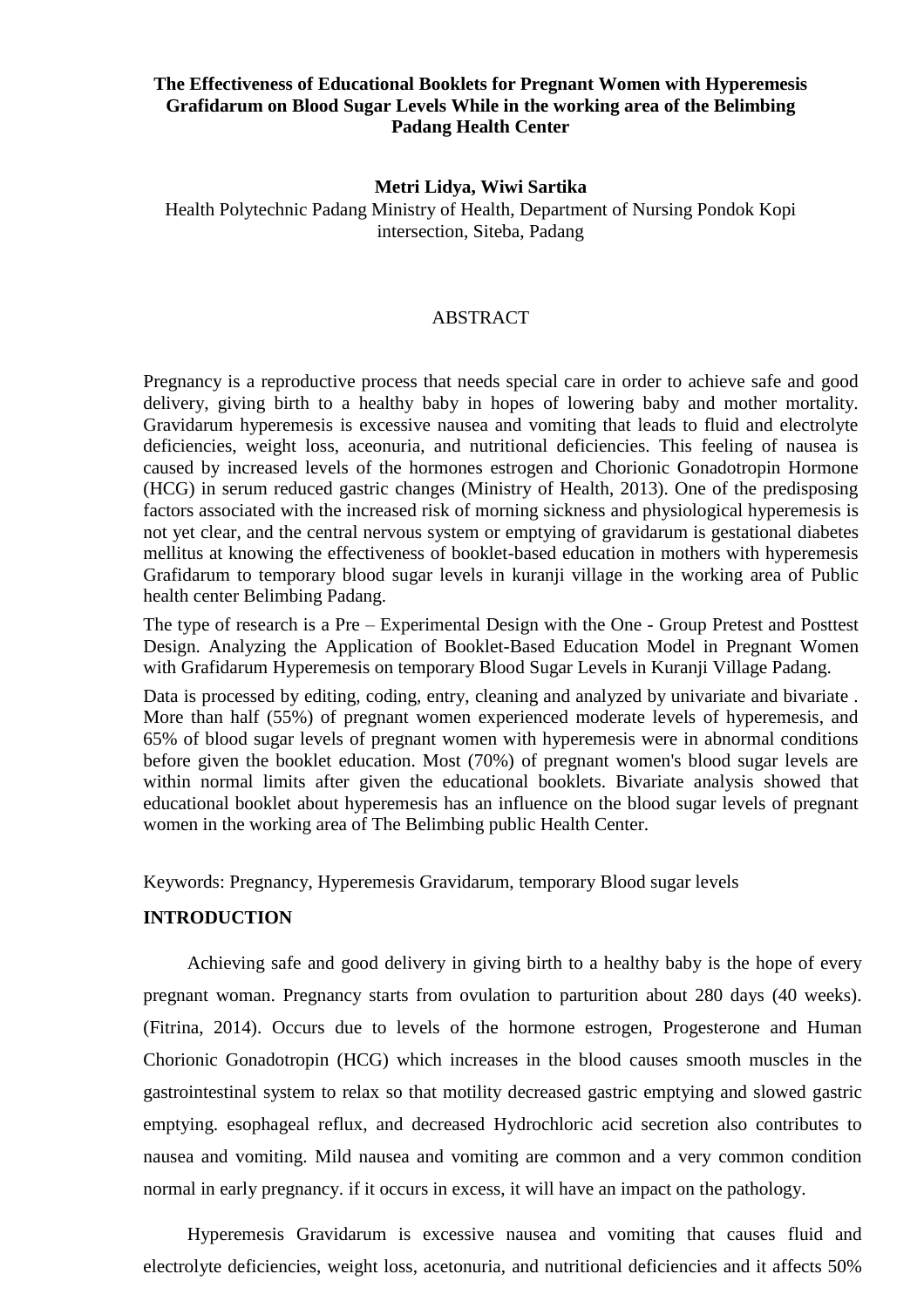to 80% of pregnant women, occurs only in an average of 1% to 2% pregnancy (Reeder, Martin & Koniak-Griffin, 2015), worldwide with incidence from 1-3% , in Indonesia, 0.3% Prevalence is 0.5-2% , the general incidence ratio is 4:1000 pregnancies. Complaints of nausea and vomiting occur in 60-80% of primigravida and 40-80% of primigravida. 60% multigravida.

One of the predisposing factors associated with an increased risk of morning Sickness and physiological hyperemesis of this hormone increase is Gestational Diabetes Mellitus is a normal pregnancy accompanied by an increase in insulin resistance (pregnant women fail to maintain euglycemia). In this group, the condition of diabetes is experienced temporarily for gestation period. This means that the condition of glucose intolerance was first found during the period of pregnancy. The complication is hypoglycemia, which is one of the most common conditions aggravate the first trimester pregnant women, especially during hyperemesis gravidarum (Manuaba, 2013) , glucose levels will fall between 55-65% and this is a response to transport of glucose from mother to fetus. (Manuaba, 2013), causes a decrease in appetite eating, lack of nutritional intake for pregnant women because of everything they eat and drink all vomited so that blood pressure drops and blood sugar levels when decreased and can cause anemia and hypoglycemia can cause bleeding then shock and worse is the death of the mother.

This is because the mother's knowledge is still minimal about hyperemesis gravidarum, especially in terms of initial management, so the mother is at risk of experiencing this complaint (Fitrina, 2014). Booklets are one way to increase knowledge containing hyperemesis gravidarum materials as a very useful guide for pregnant women with this condition.and also used for daily guidance (Contento, 2010).

The working area of the Belimbing Padang Health Center, there are as many as 240 patients Hyperemesis Gravidarum who was referred to a hospital in the city of Padang. every year experienced an increase, namely as many as 248 patients who were referred to hospitals in Indonesia city of Padang Data from the registration of the last 3 months of Belimbing Padang Health Center is recorded A total of 61 Hyperemesis Gravidarum patients were referred to hospitals in the city field. Patients with Hyperemesis Gravidarum who were treated were mostly grade II (moderate) and level III (Weight).

Based on the above background, we conducted research on the Effectiveness Educational Booklet for Pregnant Women with Hyperemesis Grafidarum on Blood Sugar Levels While . The aim is to determine the effectiveness of the Education Booklet for Pregnant Women by Hyperemesis Grafidarum on Blood Sugar Levels While in Kuranji Village in the Region The work of the Belimbing Padang Health Center in 2018. The benefits of this research are: Increase knowledge about hyperemesis gravidarum on blood sugar levels time so that it can improve the degree of better health, Giving booklet to be read by patients pregnant women in the first trimester, for directions for patients who visit Public health center, institution or place of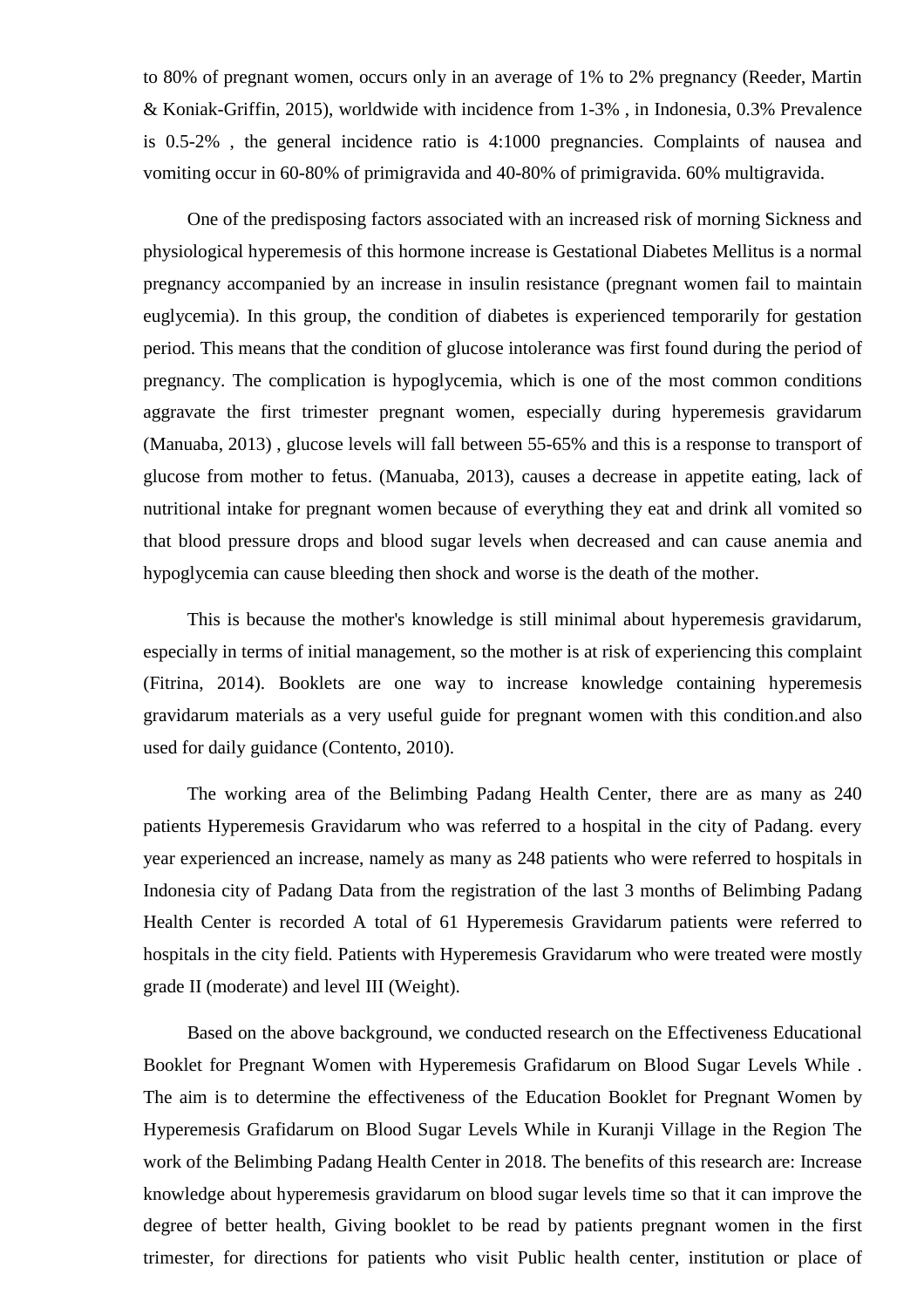research on the relationship between blood sugar levels while at pregnant women with hyperemesis gravidarum in the village of Kuranji Belimbing Padang so that easier to carry out the program of institutional activities.

#### **RESEARCH METHODS**

The type of research used is Pre - Experimental Design. Design One –Group Pretest - Posttest Design analyzes the Effectiveness of Educational Booklets for Pregnant Women with Hyperemesis Grafidarum on Blood Sugar Levels While in the working area of the puskesmas belimbing Padang

The population of this study were all patients of pregnant women in the 1st trimester and the sample The patient is a pregnant woman in the 1st trimester who was diagnosed with hyperemesis gravidarum which totaling 20 people. The sampling technique was carried out by purposive sampling.

Methods of data collection for the number of pregnant women in the first trimester and maternal data with hyperemesis gravidarum obtained through medical data from Kuranji Padang Village. Data on blood sugar levels when obtained through examination of blood sugar levels while at work 1st trimester pregnant women with hyperemesis gravidarum who come for a check-up and grouped based on blood sugar levels at the time to get distribution data which will be presented in tabular form.

Data processing will be carried out in a computerized manner with the stages of Editing,Coding ,Entry , Cleaning , the collected data is processed using a computer analyzed univariately and bivariately using T-Test. The results of the analysis are said meaningful if the value of p<ÿ and said to be meaningless if  $p > \ddot{y}$  with a value of = 0.05

#### **RESEARCH RESULT**

Research has been carried out as many as 20 samples who have met the criteria listed below has been determined.

### **Univariate Analysis**

Based on the results of the study, the frequency distribution of the classification of pregnant women experiencing hyperemesis gravidarum with a Booklet-Based Educational. Model in the Belimbing Health Center's Working Area Padang 2018 can be seen in the table below:

1. Classification of pregnant women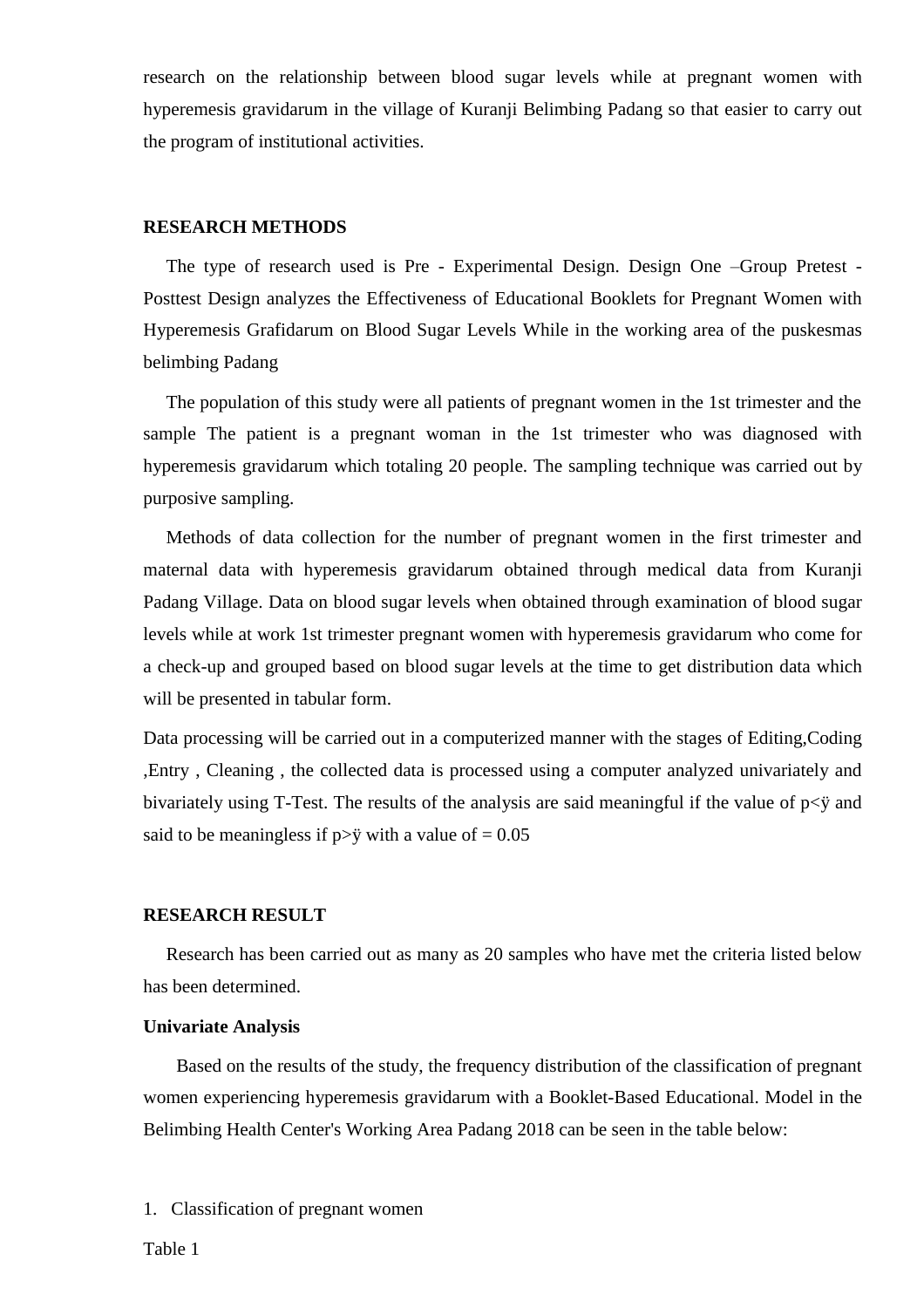Frequency distribution of classification of pregnant women with hyperemesis grafidarum.

| pregnant women | Frequency            | $\frac{6}{9}$ |
|----------------|----------------------|---------------|
| Light          | 7                    | 35            |
| Currently      | 12                   | 55            |
| Heavy<br>Total | $\overline{2}$<br>20 | 10<br>100,0   |

Based on the table above, it can be seen that most (55%) pregnant women moderate hyperemesis

2. Knowledge of pregnant women before education

## Table 2

Frequency distribution of knowledge level of pregnant women with hyperemesis grafidarum

| Mother's  | level | of Frequency | %     |
|-----------|-------|--------------|-------|
| knowledge |       |              |       |
| Low       |       | 11           | 55.0  |
| Currently |       | 3            | 15.0  |
| high      |       | 6            | 30,0  |
| Total     |       | 20           | 100,0 |

Based on the table above, it can be seen that more than half (55.0%) the level of knowledge of pregnant women who experience hyperemesis gravidarum is low

3. Attitude of pregnant women before education

Table 3

Frequency distribution of attitudes of pregnant women who experienced hyperemesis gravidarum before booklet education in the work area of the Belimbing Padang Health Center in 2018

| Attitude of pregnant women | frequency | $\%$  |
|----------------------------|-----------|-------|
| Negative                   | 13        | 65,0  |
| Positive                   |           | 35.0  |
| Total                      | 20        | 100.0 |

Based on the table above, it can be seen that more than half (65.0%) of attitudes the respondent is negative

4. Knowledge of pregnant women after education

Table 4.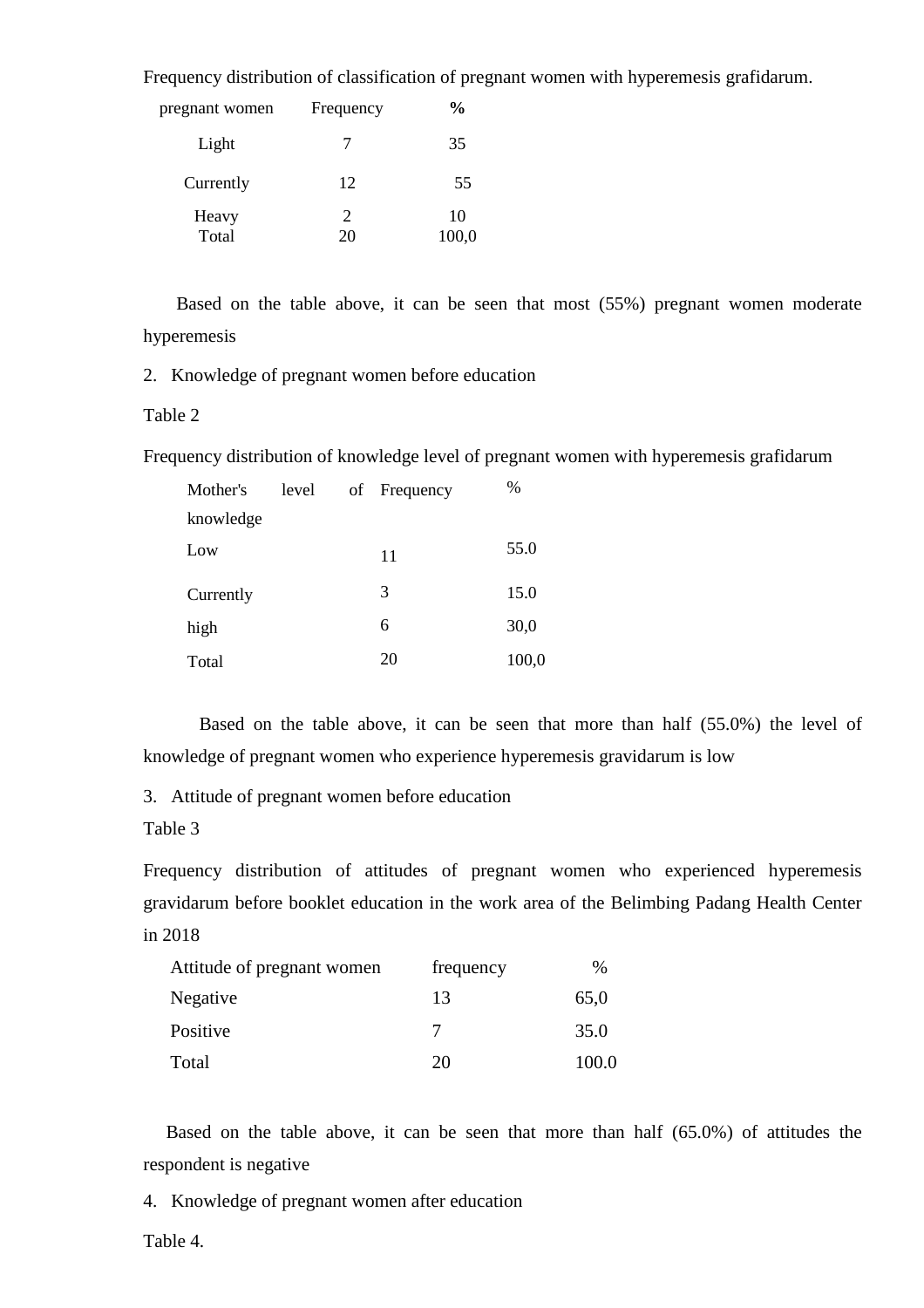Frequency distribution of knowledge level of pregnant women with hyperemesis grafidarum after education

| Mother's           | Frequency | $\%$  |
|--------------------|-----------|-------|
| level of knowledge |           |       |
| Low                | 5         | 25.0  |
| Currently          | 2         | 15.0  |
| High               | 13        | 65.0  |
| Total              | 20        | 100.0 |

Based on the table above, it can be seen that more than half (65.0%) of the knowledge of pregnant women who experience high Hyperemesis gravidarum

5. Attitude of pregnant women after education

Table 5.

Frequency distribution of attitudes of pregnant women who experience hyperemesis grafidarum after booklet education

| Attitude of pregnant women | frequency | %     |
|----------------------------|-----------|-------|
| Negative                   | 8         | 40,0  |
| Positive                   | 12        | 60.0  |
| Total                      | 20        | 100.0 |

Based on the table above, it can be seen that more than half (65.0%) of attitudes the respondent is negative

6. Blood sugar levels of pregnant women before education

Table 6. Frequency Distribution before giving a Booklet-Based Educational Model about hyperemesis gravidarum

| N <sub>0</sub> | Sugar level blood Total (n) Percentage (%) |    |     |
|----------------|--------------------------------------------|----|-----|
| $\mathbf{1}$   | Normal                                     |    | 35  |
| 2.             | Not normal                                 | 13 | 65  |
| Amount         |                                            | 20 | 100 |

In Table 6 before education, it was found that most or as many as 13 people (65%) blood sugar levels of pregnant women with hyperemesis are in abnormal conditions Blood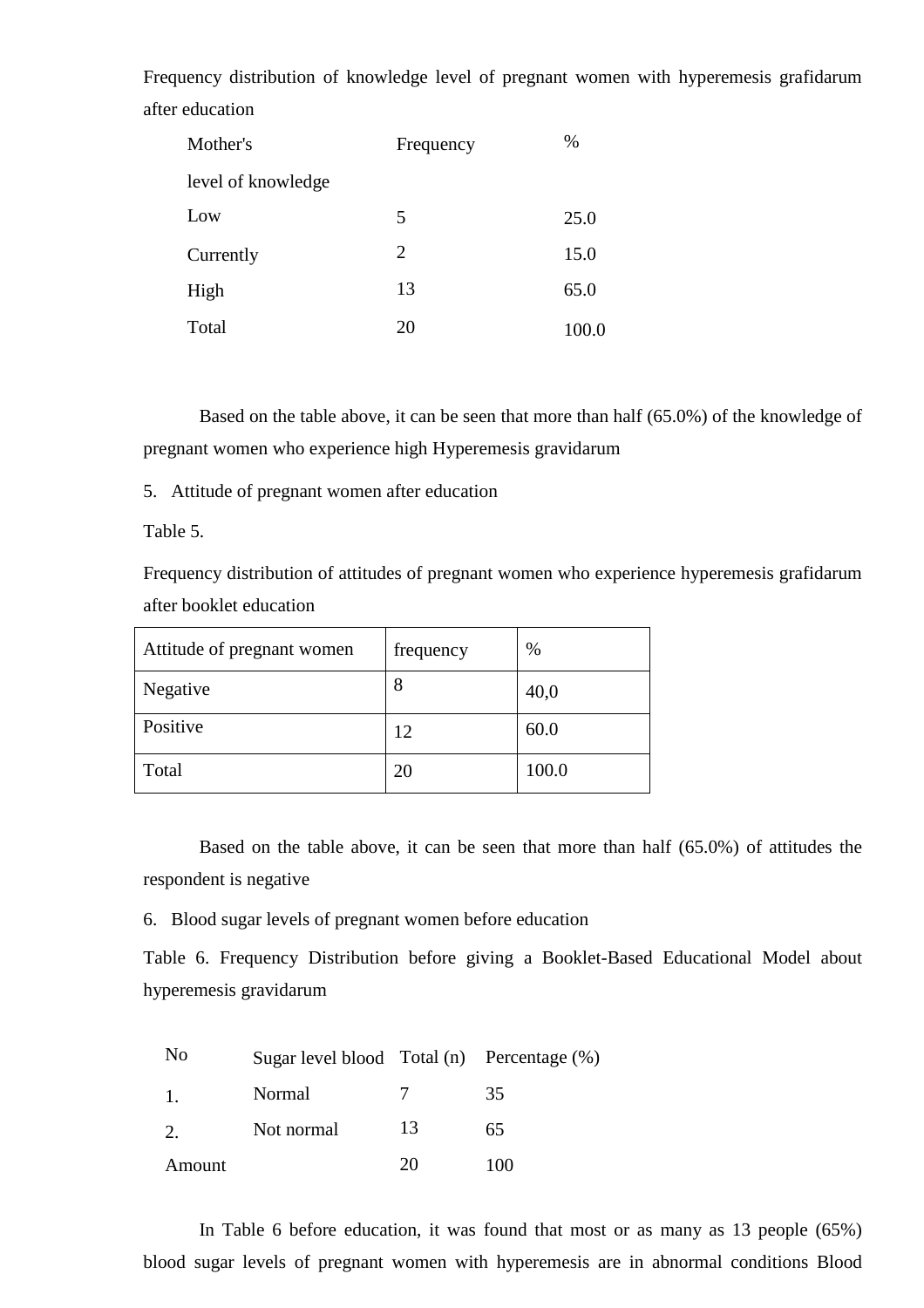sugar levels of pregnant women after booklet education

Table 7.

Frequency distribution of blood sugar levels of pregnant women with hyperemesis grafidarum After implementation of booklet education

| No     |          |    | Sugar level blood Total (n) Percentage (%) |
|--------|----------|----|--------------------------------------------|
| 1.     | Normal   | 14 | 70                                         |
| 2.     | Abnormal | h  | 30                                         |
| Amount |          | 20 | 100                                        |

In table 7, most of them are 14 people (70%) maternal blood sugar levels pregnant within normal limits after giving the education booklet

## **Bivariate Analysis**

Table 8

Distribution of Average Blood sugar levels of pregnant women with hyperemesis grafidarum

| Variable          | Mean   | <b>SD</b> | SЕ     | P Value N |
|-------------------|--------|-----------|--------|-----------|
| Blood sugar level |        | 0.004     |        | 20        |
| Measurement I     | 121.75 |           | 16,108 | 3,602     |
| Measurement II    | 114.45 |           | 11,399 | 2,549     |

In table 8 it is found that the average blood sugar level in the first measurement is 121.75 mg/dl with a standard deviation of 16.108 mg/dl. In the second measurement, the average sugar content was obtaine blood was 114.45 mg/dl with a standard deviation of 11,399 mg/dl. Seen the mean difference between the first and second measurements was 7.3 mg/dl with a standard deviation of 10.01 mg/dl.

The results of statistical tests obtained p value of 0.004 then there is a significant difference between blood sugar levels in the first and second measurements. It can be concluded that there is an influence on blood sugar levels of pregnant women who suffer from hyperemesis grafidarum in the working area of the puskesmas belimbing field.

## **DISCUSSION**

Univariate .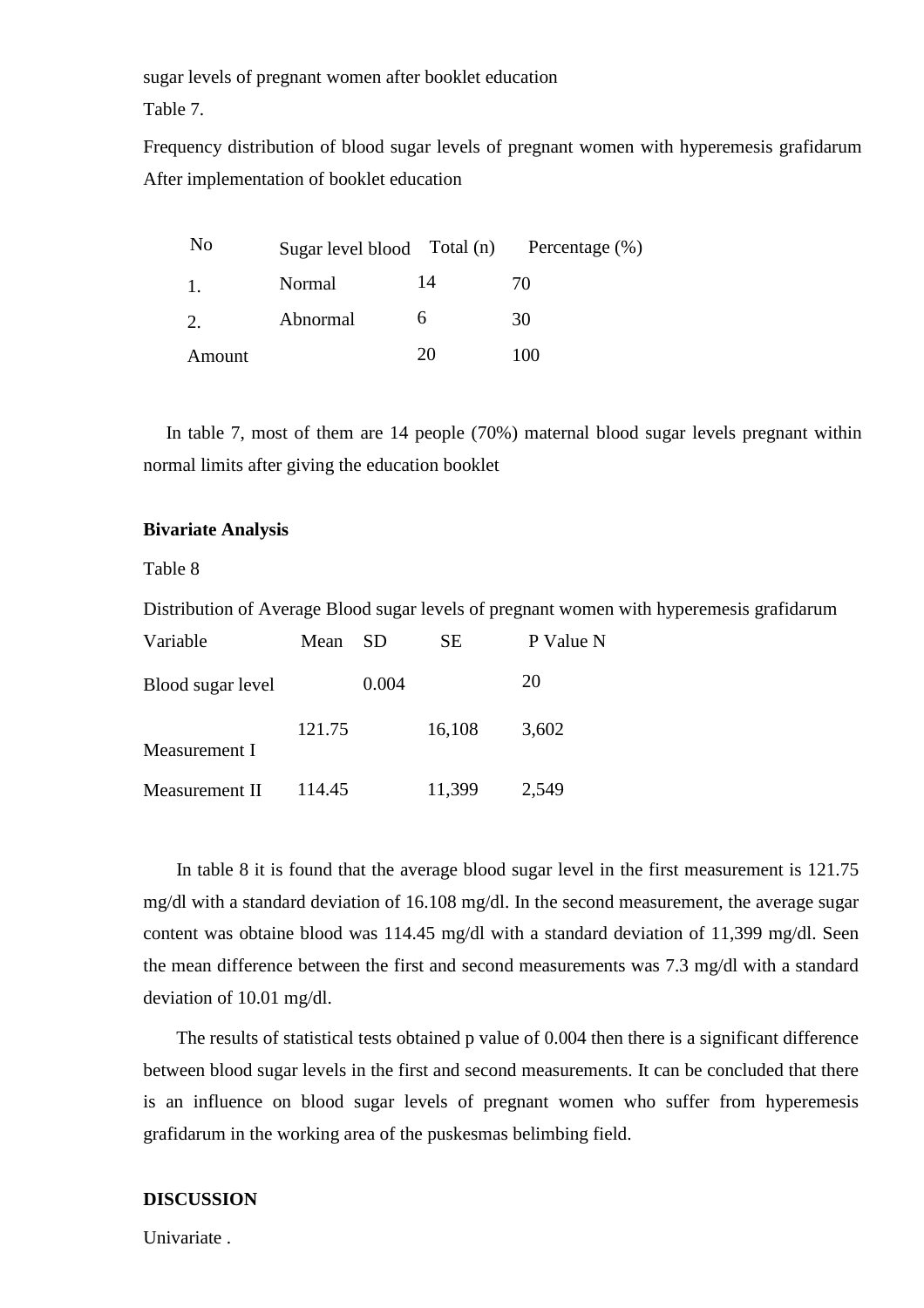The results of the study showed that most pregnant women in early pregnancy experienced moderate hyperemesis, knowledge of pregnant women can be seen that (55.0%) is low , the attitude of pregnant women is negative (65.0%) . Blood sugar level before giving Educational Model Based on the booklet, mostly 13 people (65%) have abnormal conditions, knowledge of pregnant women after education that (65.0%) is high, the attitude of pregnant women is positive  $(60.0\%)$ .

After the implementation of the booklet education, the majority or as many as 14 people ( 70 % ) blood sugar levels of pregnant women within normal limits.

Knowledge is the result of knowing, and this happens after people have sensed to a certain object. Sensing occurs through the senses of sight, hearing, smell, taste and touch. Cognitive knowledge is a very important dominant in shaping action (Notoadmodjo, 2014: 139).

Knowledge possessed by a person will affect the way that person thinks, where someone who has a high level of knowledge about hyperemesis grafidarum, they want to check blood sugar levels and are active in listen to education either from the Puskesmas or other health workers, while mothers those with low knowledge do not want to take education and check blood sugar levels.

Attitude is a reaction or response of someone who is still closed to something The stimulus or object and attitude cannot be directly seen, but can only be interpreted ahead of closed behavior. In everyday life attitude is a reaction which is emotional to social stimulation (Notoatmodjo, 200114:130).

Behavior is the second largest factor after environmental factors that influence individual, group or community health. Green in Notoatmodjo (2005: 130) states that the factors that influence behavior are predisposing factors (predisposing facto ) is a basic factor of motivation to act including: attitude, beliefs, perceptions, knowledge and others, enabling factors is a factor that allows an executor's motivation which includes the availability of human resource facilities and health services and the reinforcing factor is a factor that reinforce a person's behavior change include family support, economics, personal health workers, superiors and others.

#### Bivariate Analysis

The average blood sugar level in the first measurement was 121.75 mg/dl with standard deviation 16.108 mg/dl. In the second measurement, the average blood sugar level was 114.45 mg/dl with a standard deviation of 11,399 mg/dl. It can be seen that the mean value of the difference between the first and second measurements were 7.3 mg/dl with a standard deviation of 10.01 mg/dl.

The results of statistical tests obtained p value of 0.004 then there is a significant difference between blood sugar levels in the first and second measurements. It can be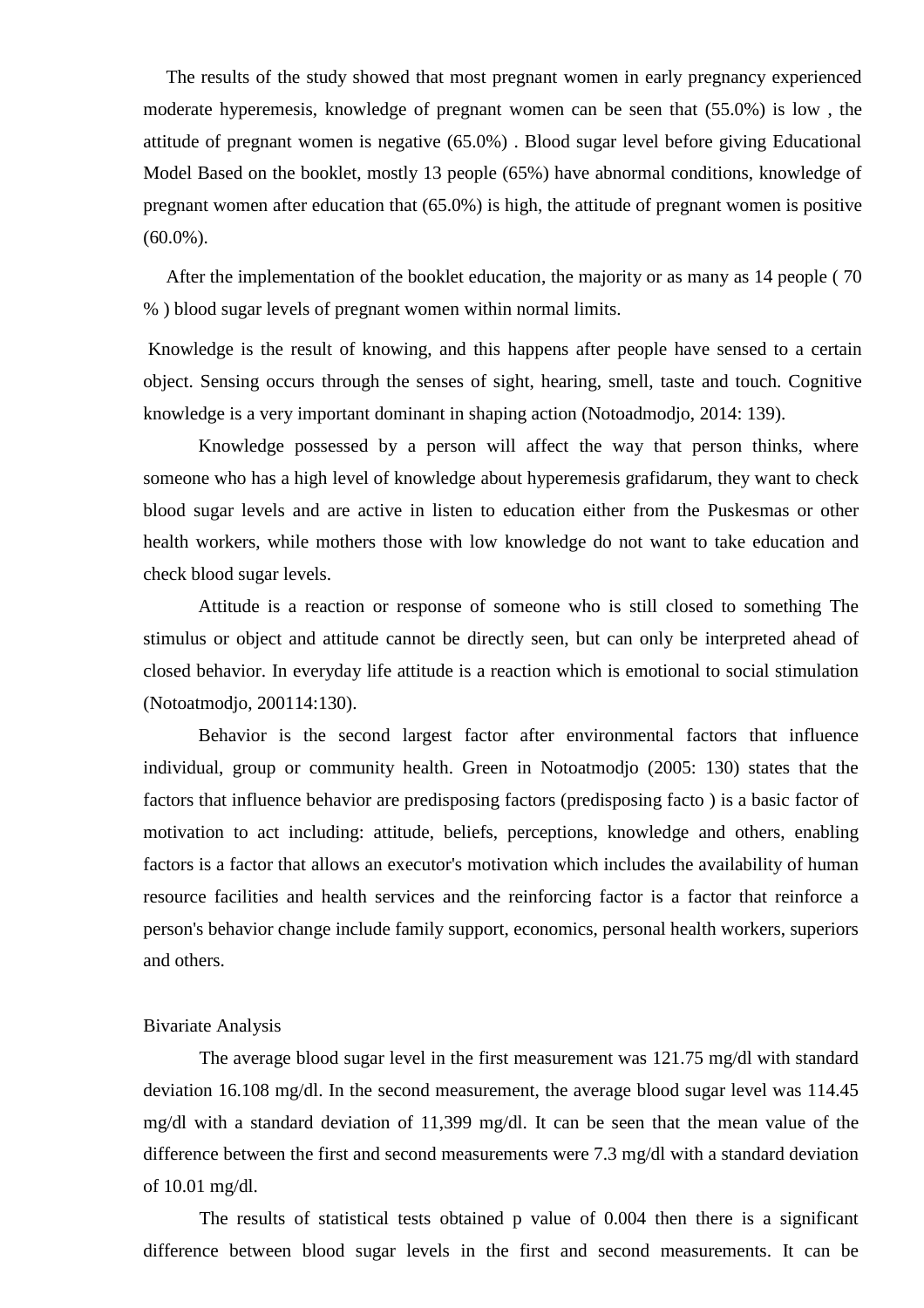concluded that there is an influence on blood sugar levels of pregnant women who suffer from hyperemesis grafidarum in the working area of the puskesmas belimbing padang in 2018.

Before the booklet education was conducted, it was found that most of the 13 people (65%) blood sugar levels of pregnant women with hyperemesis are in abnormal conditions while 7 people (35%) were in normal condition. After giving the booklet education, most of 14 people (70%) blood sugar levels of pregnant women were within normal limits, while 6 people (30%) under abnormal conditions.

This proves that there is a difference in the value between the blood sugar levels of pregnant women and the condition of pregnant women hyperemesis before and after giving the booklet education and in accordance with the theory states that this feeling of nausea is caused by increased levels of Estrogen hormone and Chorionic Gonadotropin Hormone (HCG) in serum changes reduced stomach (Depkes RI, 2013).

Conventional counseling at Posyandu only provides material through lectures. Even though all of that is not enough, so it is necessary to add other efforts such as giving a educational media such as booklets. Education is expected to be more effective if it is added with educational media. The given booklet contains materials for hyperemesis gravidarum from various library sources as a guide during the extension and are also used for daily guidance (Contento, 2010) hyperemesis before and after giving the booklet education and in accordance with the theory states that this feeling of nausea is caused by increased levels of Estrogen hormone and Chorionic Gonadotropin Hormone (HCG) in serum changes reduced stomach (Depkes RI, 2013).

Conventional counseling at Posyandu only provides material through lectures. Even though all of that is not enough, so it is necessary to add other efforts such as giving a educational media such as booklets. Education is expected to be more effective if it is added with educational media. The given booklet contains materials for hyperemesis gravidarum from various library sources as a guide during the extension and are also used for daily guidance (Contento, 2010)

#### CONCLUSIONS AND RECOMMENDATIONS

Statistical test results obtained p value of 0.004 then there is a significant difference between blood sugar levels in the first and second measurements so that there is an influence on blood sugar levels of pregnant women who suffer from hyperemesis grafidarum before and after an education booklet is carried out, hopefully it can be used as a guide to reduce sugar levels pregnant women's blood.

#### BIBLIOGRAPHY

Aspiani, Reny Yuli. 2017. Textbook of Maternity Nursing Care Applications NANDA, NIC, and NOC. Jakarta : Trans Info Media.